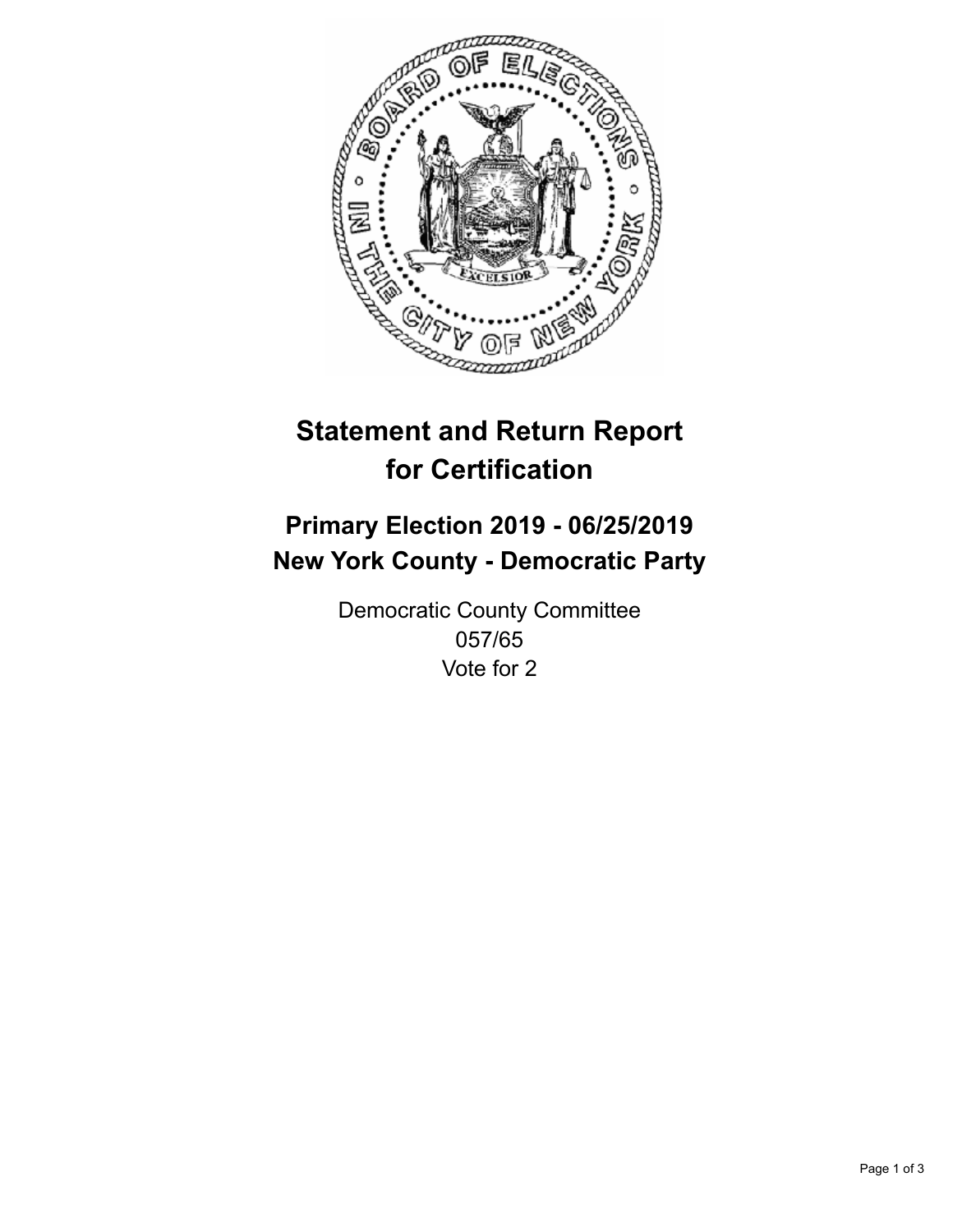

## **Assembly District 65**

| <b>PUBLIC COUNTER</b>                                    | 27 |
|----------------------------------------------------------|----|
| <b>MANUALLY COUNTED EMERGENCY</b>                        | 0  |
| ABSENTEE / MILITARY                                      | 0  |
| AFFIDAVIT                                                |    |
| <b>Total Ballots</b>                                     | 28 |
| Less - Inapplicable Federal/Special Presidential Ballots | 0  |
| <b>Total Applicable Ballots</b>                          | 28 |
| <b>ALBERTO VALENTIN</b>                                  | 2  |
| ALEXANDRA JUAREZ                                         | 5  |
| DAISY PAEZ                                               | 15 |
| ANDREW W. FORD III                                       | 14 |
| <b>Total Votes</b>                                       | 36 |
| Unrecorded                                               | 20 |